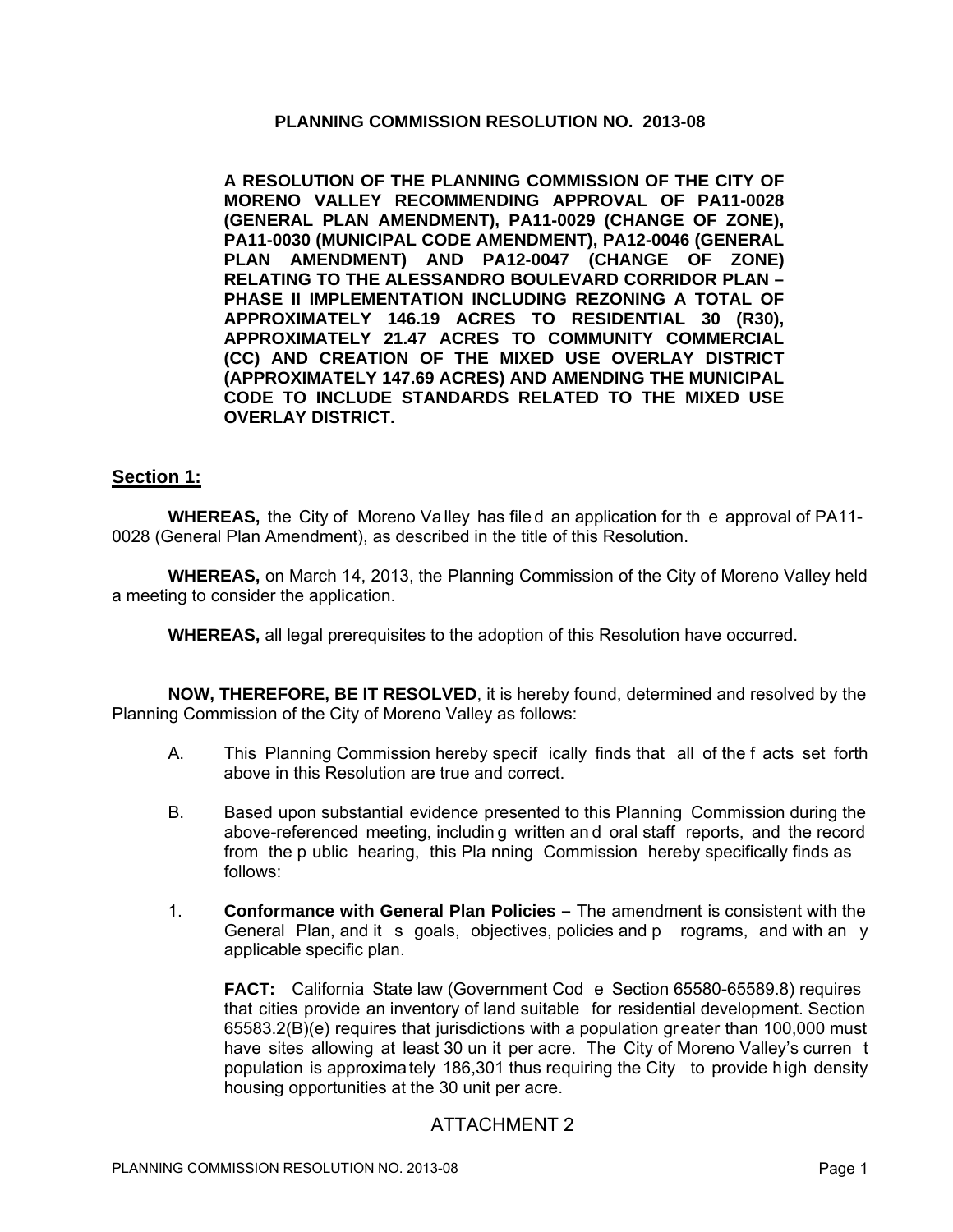PA11-0028 (General Plan Amendment) will change the land use designation for the four areas totaling appr oximately 146.19 acres to Residential 30 (R30). All of the proposed changes are consistent with, and do not conflict with the goals, objectives, policies, and programs established within the General Plan or any specific plan. The Assessor's Parcel Numbers of the parcels affected by this General Plan Amendment are as followed:

| Area #1 (Day/Alessandro) - General Plan Amendment |                         |                   |
|---------------------------------------------------|-------------------------|-------------------|
| <b>APN</b>                                        | <b>Current Land Use</b> | Proposed Land Use |
| 291191004                                         |                         | R <sub>30</sub>   |
| 291191007                                         |                         | R <sub>30</sub>   |
| 291191008                                         | R/O & C                 | R30               |
| 291191009                                         | <b>R/O &amp; C</b>      | R <sub>30</sub>   |
| 291191010                                         | R/O                     | R <sub>30</sub>   |
| 291191011                                         | C                       | R <sub>30</sub>   |
| 291191012                                         | R/O                     | R <sub>30</sub>   |
| 291191013                                         | R/O                     | R <sub>30</sub>   |
| 291191025                                         | C                       | R <sub>30</sub>   |
| 291191026                                         | C                       | R <sub>30</sub>   |
| 291191027                                         | R/O                     | R <sub>30</sub>   |
| 291191028                                         | R/O                     | R <sub>30</sub>   |
| 291191029                                         |                         | R <sub>30</sub>   |

| Area #2 (Elsworth/Alessandro) - General Plan Amendment |                         |                   |
|--------------------------------------------------------|-------------------------|-------------------|
| <b>APN</b>                                             | <b>Current Land Use</b> | Proposed Land Use |
| 291200023                                              | С                       | R <sub>30</sub>   |
| 291200024                                              | R/O                     | R <sub>30</sub>   |
| 291200025                                              | С                       | R30               |
| 291200027                                              | Ć                       | R30               |
| 291200030                                              | C                       | R30               |
| 291200038                                              | Ć                       | R <sub>30</sub>   |
| 291200039                                              | Ć                       | R30               |
| 291200040                                              | Ć                       | R <sub>30</sub>   |
| 291264001                                              | Ć                       | R <sub>30</sub>   |
| 291264002                                              | Ċ                       | R <sub>30</sub>   |
| 291264003                                              | Ć                       | R <sub>30</sub>   |
| 291264004                                              | Ć                       | R <sub>30</sub>   |
| 291264005                                              | Ć                       | R30               |
| 291264006                                              | Ć                       | R30               |
| 291264007                                              | Ć                       | R30               |
| 291264008                                              | Ć                       | R30               |
| 291264009                                              | Ć                       | R30               |
| 291264011                                              | С                       | R30               |
| 291264012                                              | Ć                       | R30               |
| 291273001                                              | Ć                       | R30               |
| 291273004                                              | Ć                       | R30               |
| 291273005                                              | Ć                       | R30               |
| 291273007                                              | Ć                       | R30               |
| 291273008                                              |                         | R30               |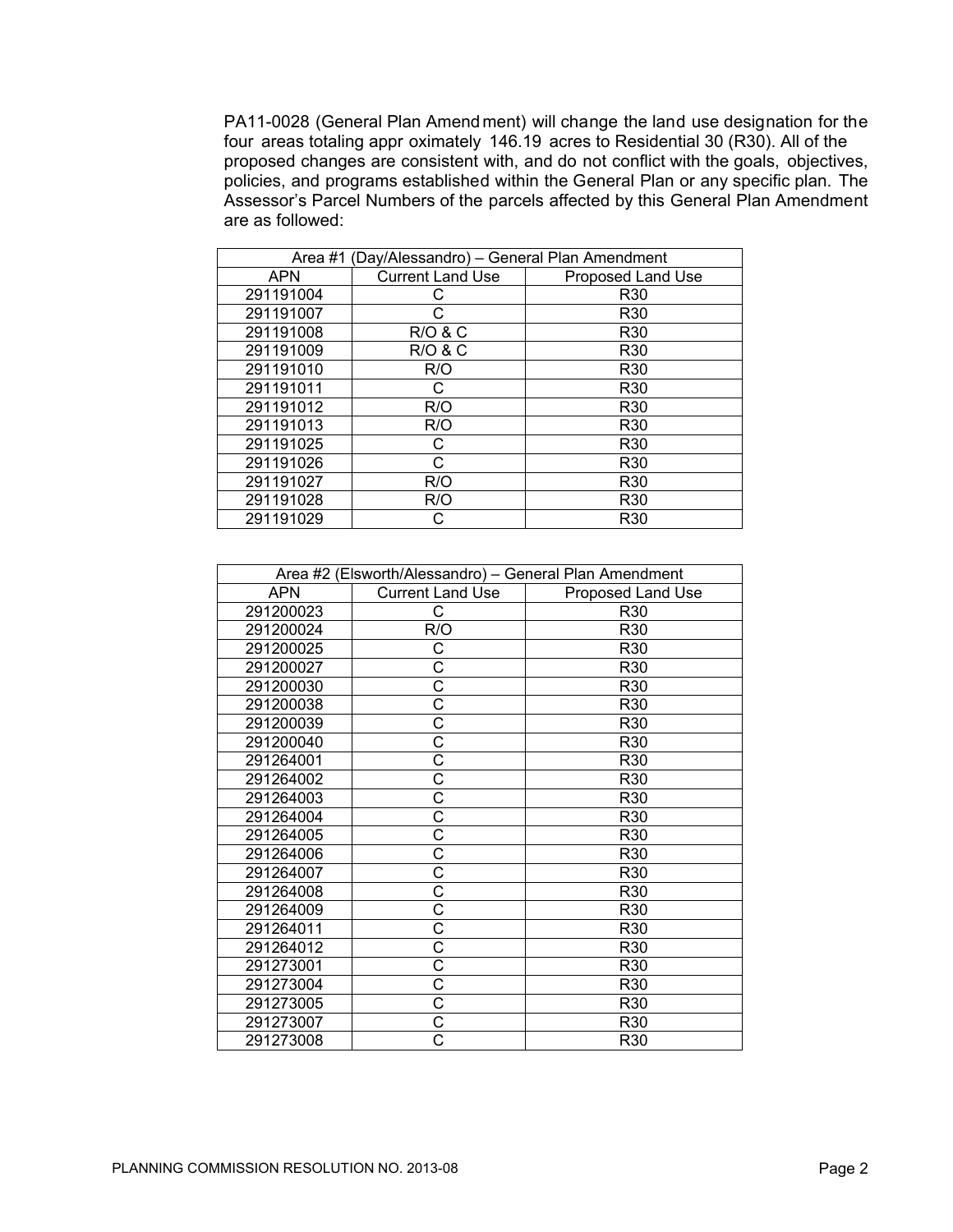| Area #3 (Morrison/Alessandro) - General Plan Amendment |                         |                   |
|--------------------------------------------------------|-------------------------|-------------------|
| <b>APN</b>                                             | <b>Current Land Use</b> | Proposed Land Use |
| 486270001                                              | R/O                     | R <sub>30</sub>   |
| 486270002                                              | R/O                     | R <sub>30</sub>   |
| 486270003                                              | R/O                     | R <sub>30</sub>   |
| 486270004                                              | R/O                     | R30               |
| 486270005                                              | R/O                     | R <sub>30</sub>   |
| 486270006                                              | R/O                     | R <sub>30</sub>   |
| 486270008                                              | R/O                     | R <sub>30</sub>   |
| 486270013                                              | R/O                     | R <sub>30</sub>   |
| 486270014                                              | R/O                     | R <sub>30</sub>   |
| 486270015                                              | R/O                     | R <sub>30</sub>   |
| 486270016                                              | R/O                     | R <sub>30</sub>   |
| 486270017                                              | R/O                     | R30               |
| 486280002                                              | R/O                     | R <sub>30</sub>   |
| 486280004                                              | R/O                     | R30               |
| 486280005                                              | R/O                     | R <sub>30</sub>   |
| 486280006                                              | R/O                     | R <sub>30</sub>   |
| 486280007                                              | R/O                     | R30               |
| 486280008                                              | R/O                     | R <sub>30</sub>   |
| 486280010                                              | R/O                     | R <sub>30</sub>   |
| 486280011                                              | R/O                     | R <sub>30</sub>   |
| 486280012                                              | R/O                     | R <sub>30</sub>   |
| 486280013                                              | R/O                     | R30               |

| Area #4 (Perris/Iris) - General Plan Amendment |                         |                   |
|------------------------------------------------|-------------------------|-------------------|
| <b>APN</b>                                     | <b>Current Land Use</b> | Proposed Land Use |
| 485220006                                      | R <sub>15</sub>         | R <sub>30</sub>   |
| 485220007                                      | R <sub>15</sub>         | R <sub>30</sub>   |
| 485220008                                      | R <sub>15</sub>         | R <sub>30</sub>   |
| 485220009                                      | R <sub>15</sub>         | R <sub>30</sub>   |
| 485220015                                      | R <sub>15</sub>         | R <sub>30</sub>   |
| 485220016                                      | R <sub>15</sub>         | R <sub>30</sub>   |
| 485220017                                      | R <sub>15</sub>         | R <sub>30</sub>   |
| 485220040                                      | R5                      | R <sub>30</sub>   |

2. **Health, Safety and Welfare –** The proposed use will not be detrimental to the public health, safety or general welfare.

**FACT:** The proposed amendment to the General Plan does not have the potential of adversely affecting the public health, safety or welfare of the residents of City of Moreno Valley or su rrounding jurisdictions. The a mendment deals wit h administrative matters that would not cause a physical effect on the environment.

#### **Section 2:**

**WHEREAS,** the City of Moreno Va lley has file d an application for th e approval of PA11- 0029 (Change of Zone), as described in the title of this Resolution.

**WHEREAS,** on March 14, 2013, the Planning Commission of the City of Moreno Valley held a meeting to consider the application.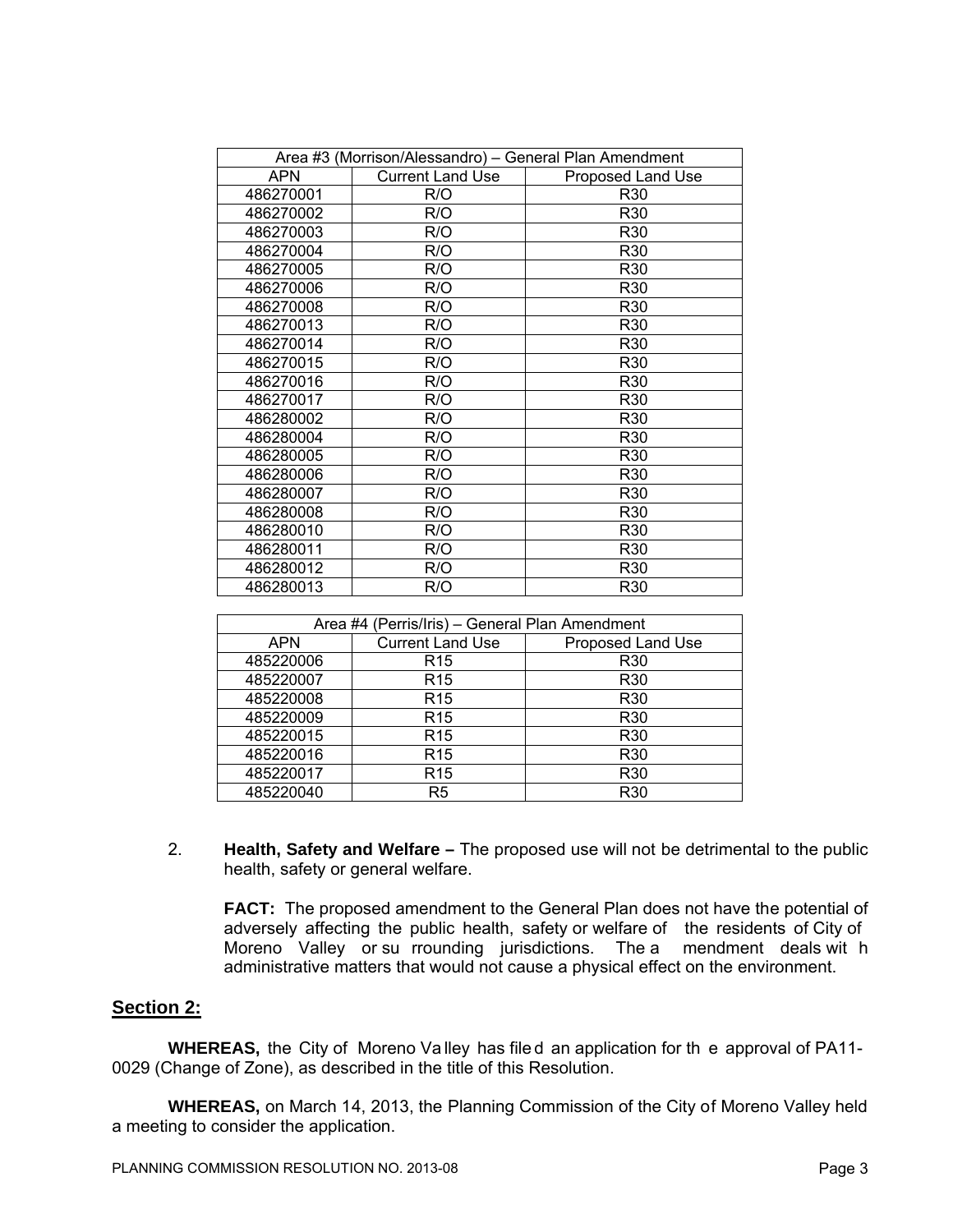**WHEREAS,** all legal prerequisites to the adoption of this Resolution have occurred.

**NOW, THEREFORE, BE IT RESOLVED**, it is hereby found, determined and resolved by the Planning Commission of the City of Moreno Valley as follows:

- C. This Planning Commission hereby specif ically finds that all of the f acts set forth above in this Resolution are true and correct.
- D. Based upon substantial evidence presented to this Planning Commission during the above-referenced meeting, includin g written an d oral staff reports, and the record from the p ublic hearing, this Pla nning Commission hereby specifically finds as follows:
- 1. **Conformance with General Plan Policies** The amendment is consistent with the General Plan, and it s goals, objectives, policies and p rograms, and with an y applicable specific plan.

**FACT:** The proposed Change of Zone is consistent with, and do not conflict with the goals, objectives, policies, and programs established within the General Plan or any specific plan. Califor nia State la w (Government Code Section 65 580-65589.8) requires that cities provide an inventory of land suitable for residential development. Section 65583.2(B)(e) requires that jurisdict ions with a population greater than 100,000 must have site s allowing at least 30 unit per acr e. The City of Moreno Valley's current population is appr oximately 186,301 thus requiring the City to provide high density housing opportunities at the 30 unit per acre.

PA11-0029 (Change of Zone) will change the land use designation for the four areas totaling approximately 146.19 acres to Residential 30 (R30). The Assessor's Parcel Numbers of the parcels affected by this Change of Zone are as followed:

| Area #1 (Day/Alessandro) - Change of Zone |                       |                 |
|-------------------------------------------|-----------------------|-----------------|
| <b>APN</b>                                | <b>Current Zoning</b> | Proposed Zoning |
| 291191004                                 | CС                    | R <sub>30</sub> |
| 291191007                                 | CC                    | R <sub>30</sub> |
| 291191008                                 | <b>R15 &amp; CC</b>   | R <sub>30</sub> |
| 291191009                                 | R <sub>15</sub> & CC  | R <sub>30</sub> |
| 291191010                                 | R <sub>15</sub>       | R30             |
| 291191011                                 | CС                    | R <sub>30</sub> |
| 291191012                                 | R <sub>15</sub>       | R <sub>30</sub> |
| 291191013                                 | R <sub>15</sub>       | R <sub>30</sub> |
| 291191025                                 | CС                    | R <sub>30</sub> |
| 291191026                                 | CС                    | R <sub>30</sub> |
| 291191027                                 | R <sub>15</sub>       | R <sub>30</sub> |
| 291191028                                 | R <sub>15</sub>       | R <sub>30</sub> |
| 291191029                                 | CС                    | R <sub>30</sub> |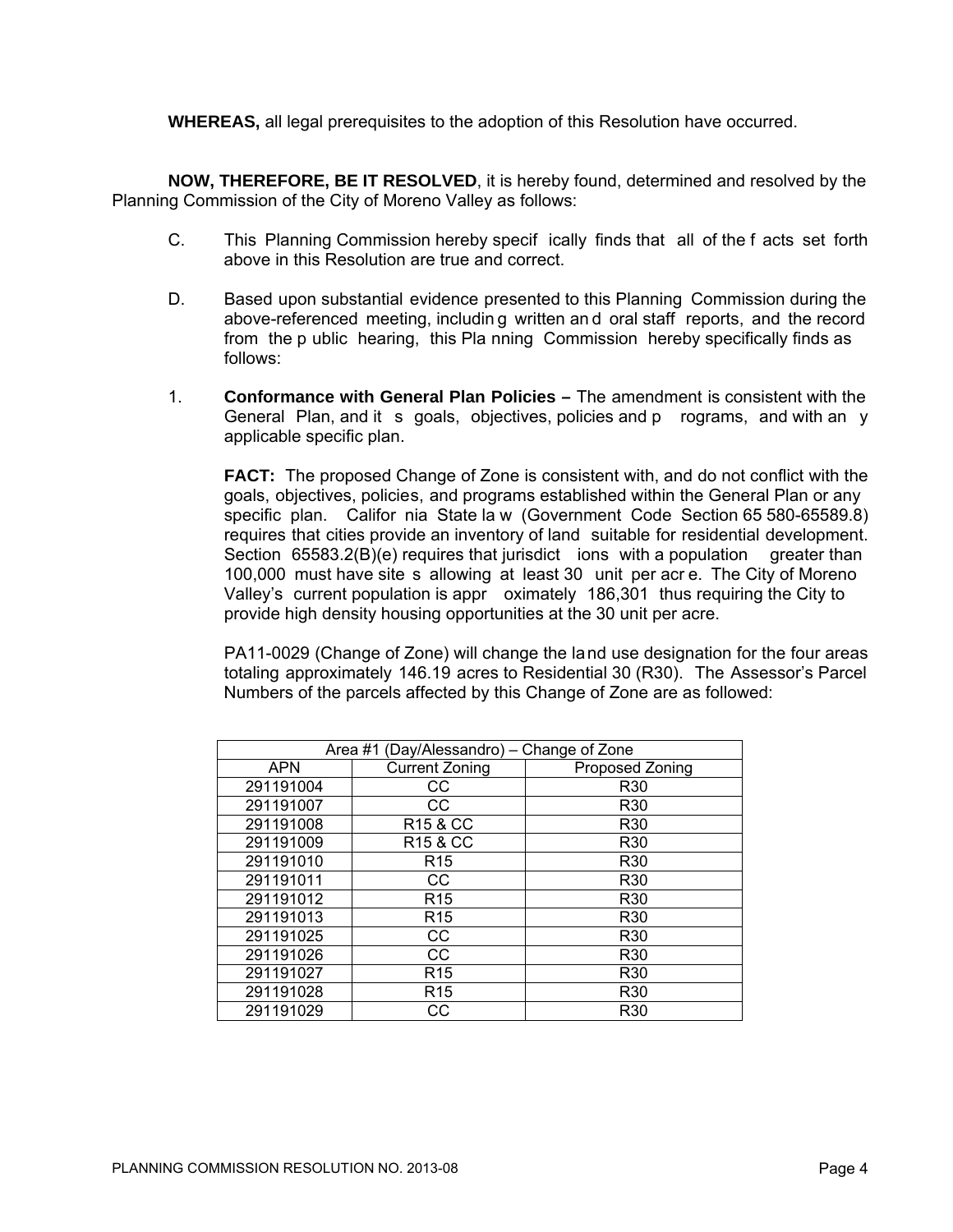| Area #2 (Elsworth/Alessandro) - Change of Zone |                        |                 |
|------------------------------------------------|------------------------|-----------------|
| <b>APN</b>                                     | <b>Current Zoning</b>  | Proposed Zoning |
| 291200023                                      | CС                     | R <sub>30</sub> |
| 291200024                                      | R15                    | R <sub>30</sub> |
| 291200025                                      | <b>CC</b>              | R30             |
| 291200027                                      | CC                     | R30             |
| 291200030                                      | CC                     | R30             |
| 291200038                                      | CC                     | R30             |
| 291200039                                      | CC                     | R <sub>30</sub> |
| 291200040                                      | СC                     | R <sub>30</sub> |
| 291264001                                      | CC                     | R <sub>30</sub> |
| 291264002                                      | CC                     | R30             |
| 291264003                                      | CC                     | R30             |
| 291264004                                      | CC                     | R30             |
| 291264005                                      | CC                     | R30             |
| 291264006                                      | $\overline{\text{cc}}$ | R30             |
| 291264007                                      | СC                     | R30             |
| 291264008                                      | CC                     | R <sub>30</sub> |
| 291264009                                      | СC                     | R <sub>30</sub> |
| 291264011                                      | $\overline{cc}$        | R30             |
| 291264012                                      | СC                     | R30             |
| 291273001                                      | CC                     | R30             |
| 291273004                                      | CC                     | R30             |
| 291273005                                      | СC                     | R30             |
| 291273007                                      | <b>CC</b>              | R30             |
| 291273008                                      | CС                     | R30             |

| Area #3 (Morrison/Alessandro) - Change of Zone |                       |                 |
|------------------------------------------------|-----------------------|-----------------|
| <b>APN</b>                                     | <b>Current Zoning</b> | Proposed Zoning |
| 486270001                                      | OС                    | R30             |
| 486270002                                      | OС                    | R <sub>30</sub> |
| 486270003                                      | ОC                    | R <sub>30</sub> |
| 486270004                                      | ОC                    | R30             |
| 486270005                                      | ОC                    | R <sub>30</sub> |
| 486270006                                      | ОC                    | R <sub>30</sub> |
| 486270008                                      | ОC                    | R30             |
| 486270013                                      | ОC                    | R30             |
| 486270014                                      | ОC                    | R <sub>30</sub> |
| 486270015                                      | OC                    | R30             |
| 486270016                                      | ОC                    | R30             |
| 486270017                                      | <b>OC</b>             | R30             |
| 486280002                                      | R <sub>15</sub>       | R <sub>30</sub> |
| 486280004                                      | R <sub>15</sub>       | R <sub>30</sub> |
| 486280005                                      | R <sub>15</sub>       | R <sub>30</sub> |
| 486280006                                      | R <sub>15</sub>       | R <sub>30</sub> |
| 486280007                                      | R <sub>15</sub>       | R <sub>30</sub> |
| 486280008                                      | R <sub>15</sub>       | R <sub>30</sub> |
| 486280010                                      | R <sub>15</sub>       | R <sub>30</sub> |
| 486280011                                      | R <sub>15</sub>       | R30             |
| 486280012                                      | R <sub>15</sub>       | R <sub>30</sub> |
| 486280013                                      | R <sub>15</sub>       | R30             |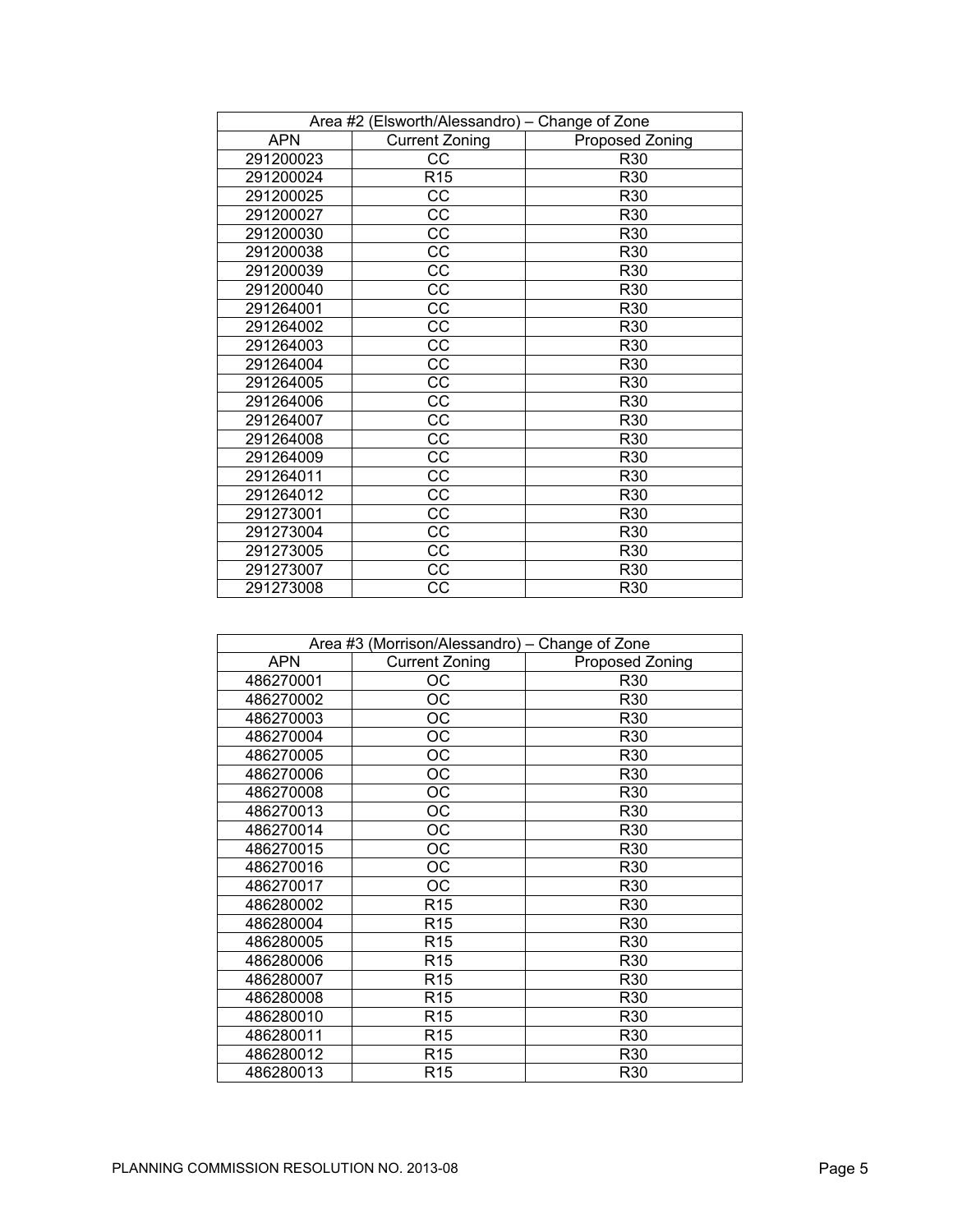| Area #4 (Perris/Iris) – Change of Zone |                       |                 |
|----------------------------------------|-----------------------|-----------------|
| <b>APN</b>                             | <b>Current Zoning</b> | Proposed Zoning |
| 485220006                              | R <sub>15</sub>       | R <sub>30</sub> |
| 485220007                              | R <sub>15</sub>       | R <sub>30</sub> |
| 485220008                              | R <sub>15</sub>       | R <sub>30</sub> |
| 485220009                              | R <sub>15</sub>       | R <sub>30</sub> |
| 485220015                              | R <sub>15</sub>       | R <sub>30</sub> |
| 485220016                              | R <sub>15</sub>       | R <sub>30</sub> |
| 485220017                              | R <sub>15</sub>       | R <sub>30</sub> |
| 485220040                              | R <sub>5</sub>        | R <sub>30</sub> |

2. **Health, Safety and Welfare –** The proposed use will not be detrimental to the public health, safety or general welfare.

**FACT:** The proposed changes do not have th e potential of adversely affecting th e public health, safety or welfare of the resid ents of City of Moren o Valley or public health, safety or welfare of the resid surrounding jurisdictions. The Change of Zone deals with administrative matters that would not cause a physical effect on the environment.

3. **Conformance with Zoning Regulations –** The proposed Change of Zone is consistent with the purposed and intent of Title 9.

**FACT:** The Change of Zone is compatible with the purpose and intent of Title 9. As such, it furthers the specific purpose and intent of Title 9 to "implement the goals, objectives, policies and programs of the More no Valley General Plan and manag e future growth and change in accordance with that plan."

# **Section 3:**

**WHEREAS,** the City of Moreno Va lley has file d an application for th e approval of PA11- 0030 (Municipal Code Amendment), as described in the title of this Resolution.

**WHEREAS,** on March 14, 2013, the Planning Commission of the City of Moreno Valley held a meeting to consider the application.

**WHEREAS,** all legal prerequisites to the adoption of this Resolution have occurred.

**NOW, THEREFORE, BE IT RESOLVED**, it is hereby found, determined and resolved by the Planning Commission of the City of Moreno Valley as follows:

- A. This Planning Commission hereby specif ically finds that all of the f acts set forth above in this Resolution are true and correct.
- B. Based upon substantial evidence presented to this Planning Commission during the above-referenced meeting, includin g written an d oral staff reports, and the record from the p ublic hearing, this Pla nning Commission hereby specifically finds as follows: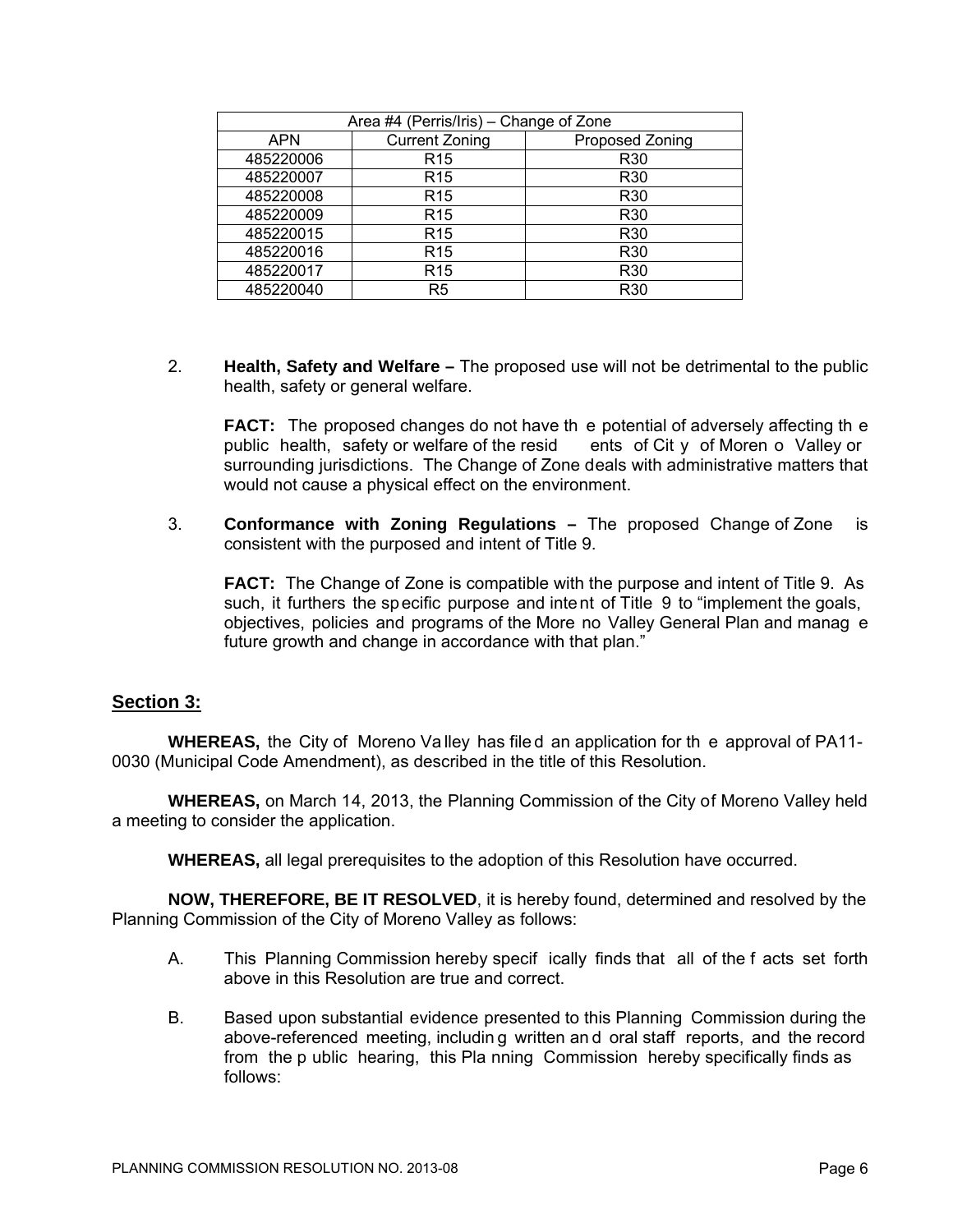1. **Conformance with General Plan Policies –** The amendment is consistent with the General Plan, and it s goals, objectives, policies and p rograms, and with an y applicable specific plan.

**FACT:** All of the proposed changes are consistent with, an d do not conflict with the goals, objectives, policies, and programs established within the General Plan or any specific plan. The amendment creates the Mixed-Use Overlay District to replace the current Mixed Use Zon ing Districts 1 and 2 ( MUD1 and MUD2 ). The amendme nt also includes development standards for the Mixed Use Overlay District.

The General Plan currently references and encourages the concept of mixed use development. At this time, only li mited specific plan areas within the City (Village at Sunnymead – Specific Plan 204 and the expire d Moreno Highlands – Specific Plan 208) are zoned for mixed use development. The creation of the Mixed Use Overlay District will help promote the concept of mixed use in the City of Moreno Valley.

General Plan Objective 2.4 state s that the City shall "Pr ovide commercial are as within the City that are conveniently located, efficient, attract ive, and have safe and easy pedestrian and vehicular circulation in order to serve the retail and service commercial needs of Moreno Valle y residents and businesses." The creation of the Mixed Use Overlay District will help meet this objective.

2. **Health, Safety and Welfare –** The proposed use will not be detrimental to the public health, safety or general welfare.

**FACT:** The proposed changes do not have th e potential of adversely affecting th e public health, safety or welfare of the resid ents of Cit y of Moren o Valley or surrounding jurisdictions. The amendment deals with ad ministrative matters that would not cause a physical effect on the environment.

3. **Conformance with Zoning Regulations –** The proposed amendment is consistent with the purposed and intent of Title 9.

**FACT:** The amendments to the Municipal Code provides for an internally consistent set of regulations that are compatible with the purpose a nd intent of Title 9. T he proposed changes (creation of the Mixed Use Overlay District, deletion of the MUD1 & MUD2 and inclusion of the devel opment standards for the Mixed Use Overla y District) eliminate conflicts or clarify the meaning of some sections of Title 9. As such, it furthers the specific purpose and intent of Title 9 to "implement the goals, objectives, policies and programs of the More no Valley General Plan and manag e future growth and change in accordance with that plan."

#### **Section 4:**

**WHEREAS,** the City of Moreno Va lley has file d an application for th e approval of PA12- 0046 (General Plan Amendment), as described in the title of this Resolution.

**WHEREAS,** on March 14, 2013, the Planning Commission of the City of Moreno Valley held a meeting to consider the application.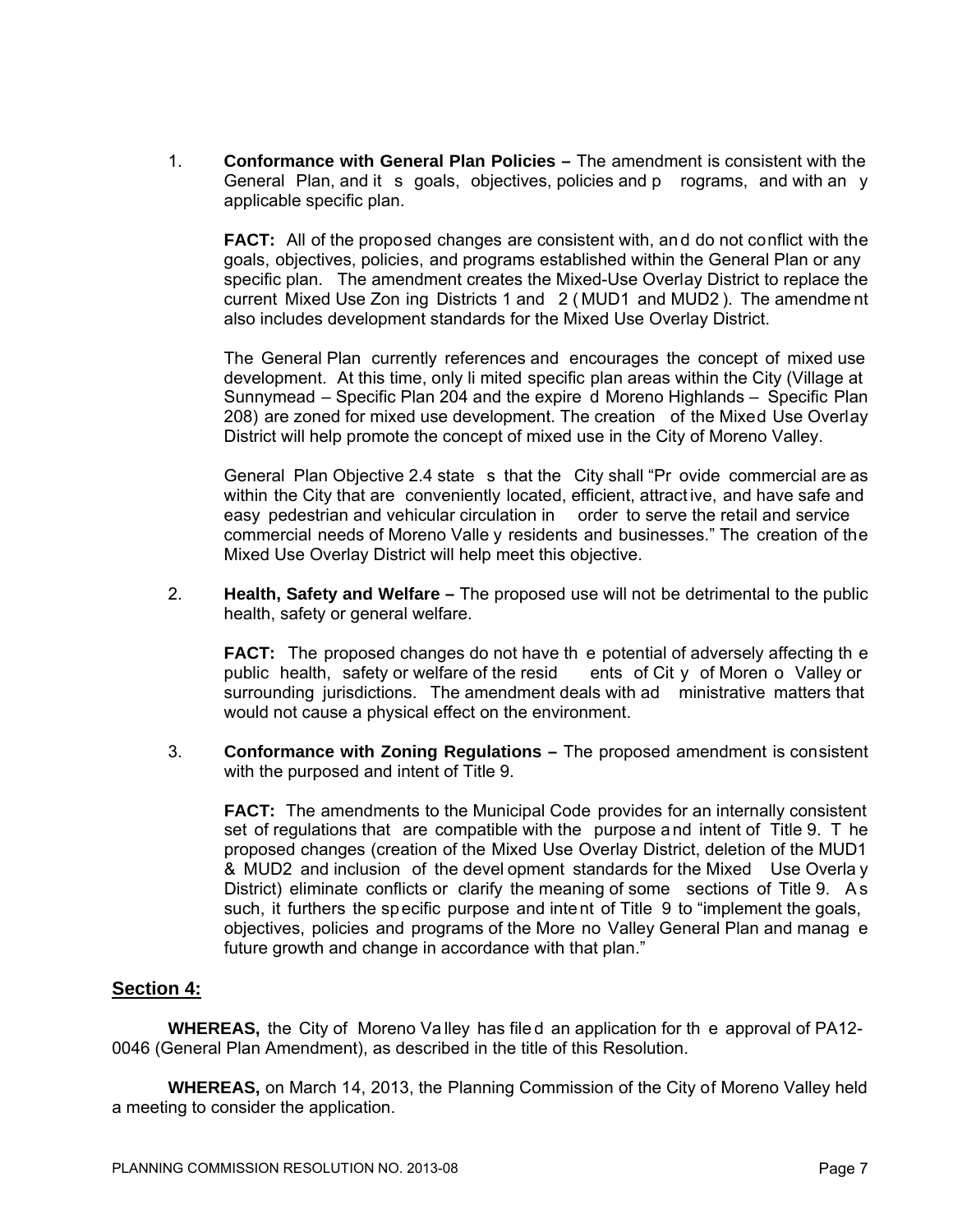**WHEREAS,** all legal prerequisites to the adoption of this Resolution have occurred.

**NOW, THEREFORE, BE IT RESOLVED**, it is hereby found, determined and resolved by the Planning Commission of the City of Moreno Valley as follows:

- A. This Planning Commission hereby specif ically finds that all of the f acts set forth above in this Resolution are true and correct.
- B. Based upon substantial evidence presented to this Planning Commission during the above-referenced meeting, includin g written an d oral staff reports, and the record from the p ublic hearing, this Pla nning Commission hereby specifically finds as follows:
- 1. **Conformance with General Plan Policies** The amendment is consistent with the General Plan, and it s goals, objectives, policies and p rograms, and with an y applicable specific plan.

**FACT:** PA12-0046 (General Plan Amendment) will change the land use designation of Assessor's Parcel Number (APN) 485-220-041, which is located at the southwest corner of Gentian Avenue and Perris Boulevard. The 21.47 acre parcel's land use is currently Residential 5 (R5) and the proposed change is to Commercial (C).

The parcels directly to the west and southwest are part of the request for both land use and rezoning to Residential 30 (R30). The parcels directly south are currently Commercial and included an approved shopping center (PA06-0123), Home Depot and a Farmer Boys restaurant.

There is no development application associated with the proposed land use change. The proposed zoning would permi t development of a commercial shopping cente r, which would support the neighboring proposed high density housing.

Changing the land use of 21.47 acres to commercial uses along Perris Boulevard consistent the goals of the Alessan dro Boulevard Corridor Plan though was not an original part of the vision plan. Perris Boulevard is a similar t o Alessandro Boulevard as an important regiona l transportation link for Moreno Valley. Perris Boulevard is ideal to provide a mix of retail and multiple density housing opportunitie s to promote pedestrian-oriented development. The land u se change to Commercial is also consistent with the General Plan and would not be in conflict wit h the goals, objectives, policies or programs of the General Plan.

2. **Health, Safety and Welfare –** The proposed use will not be detrimental to the public health, safety or general welfare.

**FACT:** The proposed amendment to the General Plan does not have the potential of adversely affecting the public health, safety or welfare of the residents of City of Moreno Valley or su rrounding jurisdictions. The a mendment deals wit h administrative matters that would not cause a physical effect on the environment.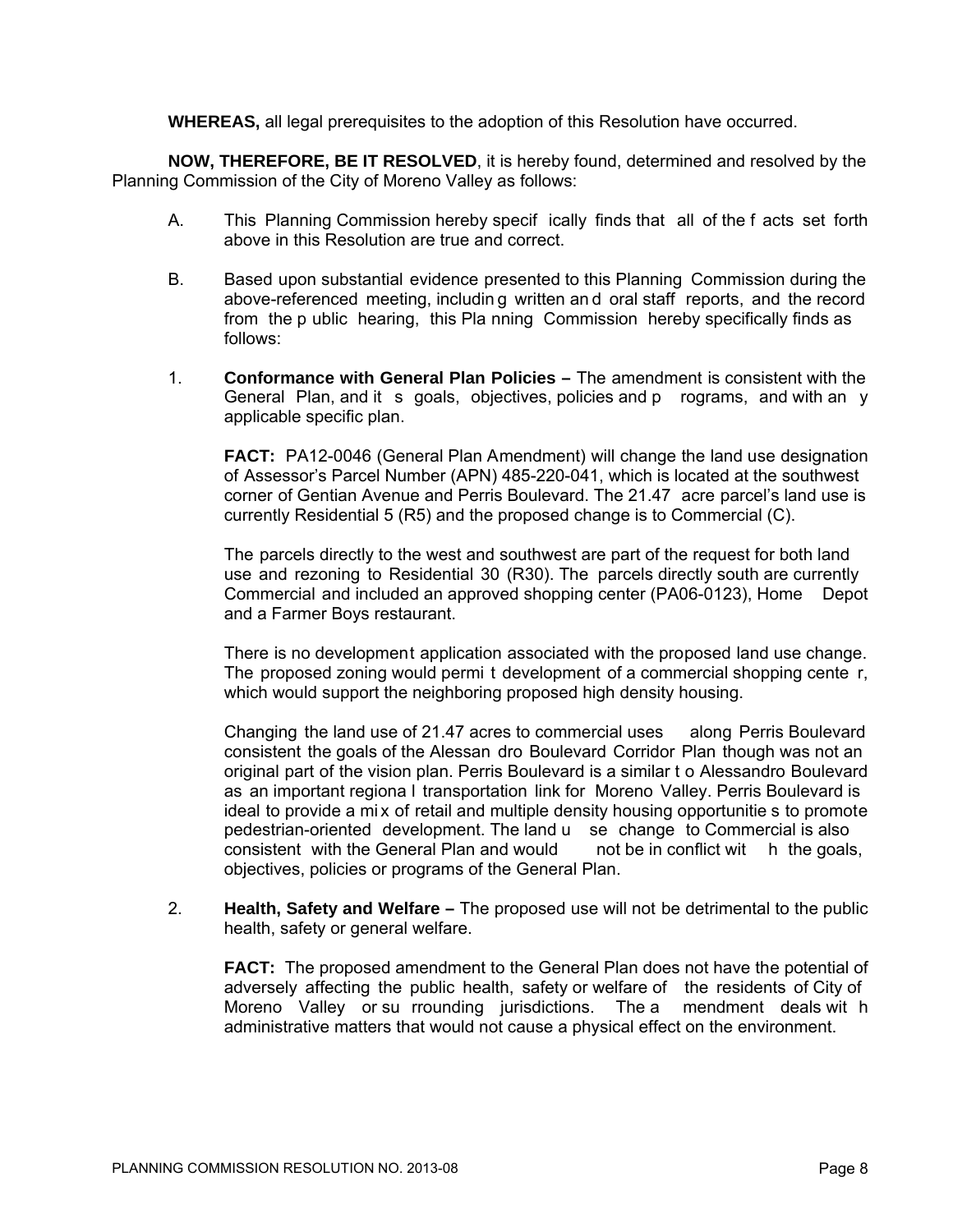### **Section 5:**

**WHEREAS,** the City of Moreno Va lley has file d an application for th e approval of PA12- 0047 (Change of Zone), as described in the title of this Resolution.

**WHEREAS,** on March 14, 2013, the Planning Commission of the City of Moreno Valley held a meeting to consider the application.

**WHEREAS,** all legal prerequisites to the adoption of this Resolution have occurred.

**NOW, THEREFORE, BE IT RESOLVED**, it is hereby found, determined and resolved by the Planning Commission of the City of Moreno Valley as follows:

- A. This Planning Commission hereby specif ically finds that all of the f acts set forth above in this Resolution are true and correct.
- B. Based upon substantial evidence presented to this Planning Commission during the above-referenced meeting, includin g written an d oral staff reports, and the record from the p ublic hearing, this Pla nning Commission hereby specifically finds as follows:
- 1. **Conformance with General Plan Policies** The amendment is consistent with the General Plan, and it s goals, objectives, policies and p rograms, and with an y applicable specific plan.

**FACT:** PA12-0047 (Change of Zone) will change the zoning designation of Assessor's Parcel Number (APN) 485-220-041, which is located at the southwest corner of Gentian Avenue and Perris Boulevard. The 21.47 acre parcel's land use is currently Residential 5 ( R5) and the propos ed change is to Community Commercial (CC).

The parcels directly to the west and southwest are part of the request for both land use and rezoning to Residential 30 (R30). The parcels directly south are currently Community Commercial and includ ed an appr oved shopping center ( PA06-0123), Home Depot and a Farmer Boys restaurant.

There is no development application associated with the proposed zone change. The proposed zoning would permit development of a commercial shopping center, which would support the neighboring proposed high density housing.

Changing the zoning of 21.47 acres to commercial uses along Perris Boulevard consistent the goals of the Alessan dro Boulevard Corridor Plan though was not an original part of the vision plan. Perris Boulevard is a similar t o Alessandro Boulevard as an important regiona l transportation link for Moreno Valley. Perris Boulevard is ideal to provide a mix of retail and multiple density housing opportunitie s to promote pedestrian-oriented development. The land u se change to Commercial is also consistent with the General Plan and would not be in conflict wit h the goals, objectives, policies or programs of the General Plan.